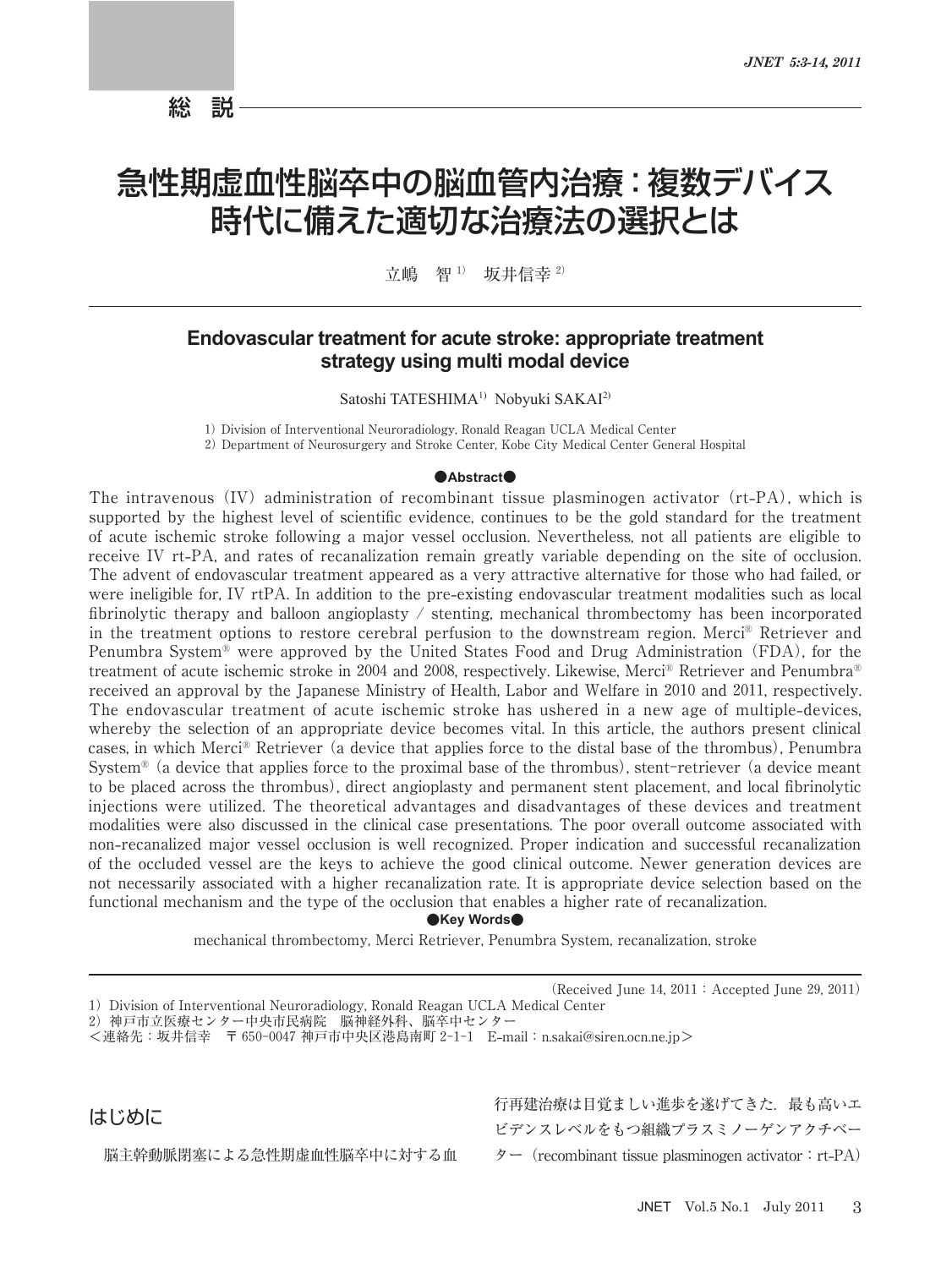の静脈投与(以下 iv rt**-**PA)による血栓溶解療法を基軸 とし,その適応から外れた患者や,iv rt**-**PA 後早期に血 流の回復が得られなかった患者に対し,機械的血栓回収 療法 (mechanical thrombectomy) が治療戦略の中に組 み入れられるようになった 789). 脳主幹動脈の定義は広 く,内頚動脈と椎骨脳底動脈の他に,前大脳動脈,中大 脳動脈, 後大脳動脈の第二分岐までの枝 (A1-2. M1-2. P1-2) が含まれる. したがって. 同じ脳主幹動 脈閉塞でも,その遠位と近位の閉塞では血栓塞栓の体積 には大きな差が生じる2. さらに、血栓や塞栓の性状は 極めて多様であることがわかっており,iv rt**-**PA への反 応性だけではなく,それぞれの閉塞病変によって最適な 血管内治療も異なってくる $3$ .

 年には Merci ® Retrieval System(Concentric Medical, Mountain view, CA, USA), 2008年には Penumbra System® (Penumbra, Alameda, CA, USA)が米国食品衛生局(Food and Drug Administration: FDA)の承認を取得し、現在 の機械的血栓回収による血行再建治療において中心的な役 割を担っている<sup>789</sup>. また. 2009年頃より, 欧州においては Solitaire<sup>TM</sup> AB および Solitaire<sup>TM</sup> FR (ev3 Neurovascular, Irvine, CA, USA)を始めとするステント形状を有する血 栓回収デバイスが頻用されるようになり,高い再開通率 を達成している<sup>1,4)</sup>. 米国での Solitaire<sup>TM</sup> FR の FDA 承 認に向け. 2010年1月より SWIFT (Solitaire<sup>TM</sup> FR With the Intention For Thrombectomy) Trial が 行 わ れ た. SWIFT は Merci ® を対象群とした非劣性試験であり, 2011年2月には予定症例数の半分を過ぎた時点で統計 処理に十分なデータを得られたとし,データ安全性モニ タリング委員会が試験終了の判断を下した.FDA の承 認が得られ次第, Solitaire™ FR が米国での急性期虚血 性脳卒中治療において大きな役割を果たすことは間違い ない. 2011年には TREVO2<sup>®</sup> (Concentric Medical, Mountain view, CA, USA), ReStore<sup>TM</sup> (Reverse Medical, Irvine, CA, USA) などのステント型のデバイスが, FDA の承 認に向けて臨床試験を開始する予定である 5,10). これら 多くのデバイスが誕生することで,血管内治療の選択肢 もさらに広がることになる.

本邦においても 2010 年に Merci® が承認され,すでに 多くの臨床実績を積み重ねている.また待望の Penumbra System® も 2011年に承認された. マイクロカ テーテルからの血栓溶解薬局所動注(Local intra**-**arterial fibrinolysis:LIF)やバルーンによる血栓破砕(direct percutaneous transluminal angioplasty: direct PTA) な どの適応外治療を含めると,すでに複数のカテーテル血 行再建療法が存在することになる 6.11). デバイスラグと いう問題が世間にも知られるようになり, Merci®の国 内承認については異例とも言える極めて迅速な処理がな された.今後もデバイスラグの解消という流れに伴い, 十分な臨床実績を有する有効性の高い血行再建デバイス については,欧米承認から大きな遅れをとらずに国内に 導入される可能性がある. 急性期血行再建治療に対して 複数のデバイスが使用可能になると,それぞれのデバイ スに関連する科学的データに精通するのと同時に,機器 の構造,性能,使用法を深く理解することが不可欠とな る.適切なデバイス選択は迅速かつ有効な血行再建を可 能にするが,不適切なデバイス選択や間違った臨床判断 は血管損傷をもたらし,患者の自然再開通の可能性すら 奪ってしまう可能性がある $12$ . 本稿では再開通を達成 した治療奏効例だけではなく,非再開通例についてもそ の問題点を検討し、瞬時の判断が要求されるデバイス選 択の要点について整理する.

### 頭蓋内血栓回収デバイスの役割とその作用 機序による分類

病変に応じて最適なデバイスを選択,もしくは組み合 わせる第一歩として,それぞれの作用機序に応じてデバ イスを分類整理することが大切である. 1つ目は閉塞病 変の遠位にデバイスを留置して血栓塞栓を捕捉回収する デバイスで, Merci® が代表例である. 2つ目は, 閉塞病 変の近位に留置する Penumbra® などの吸引デバイスで, 近位から遠位へと血栓塞栓を追いかけて行く. 3つ目は 閉塞病変内に留置するデバイスで. Solitaire™ などのス テント型リトリーバー, つ目は閉塞病変を機械的に開 くデバイスで,デバイスを留置しない direct PTA と適 応外使用だがWingspan<sup>TM</sup> (Stryker, Kalamazoo, MI, USA)や冠動脈用のバルーン拡張型ステントなどのステ ント留置がその範疇に入る.最後に,マイクロカテーテ ルを使用した血栓溶解薬の LIF を加え, つの異なるデ バイス / 治療法の利点と欠点を、筆者らの経験と文献的 考察から表にした (Table 1).

### 症例検討 1:迷わず Merci® を用いた成功例

人工弁置換術の既往がありワーファリンを服用してい たが, INR を治療域に維持できていなかった患者. 突然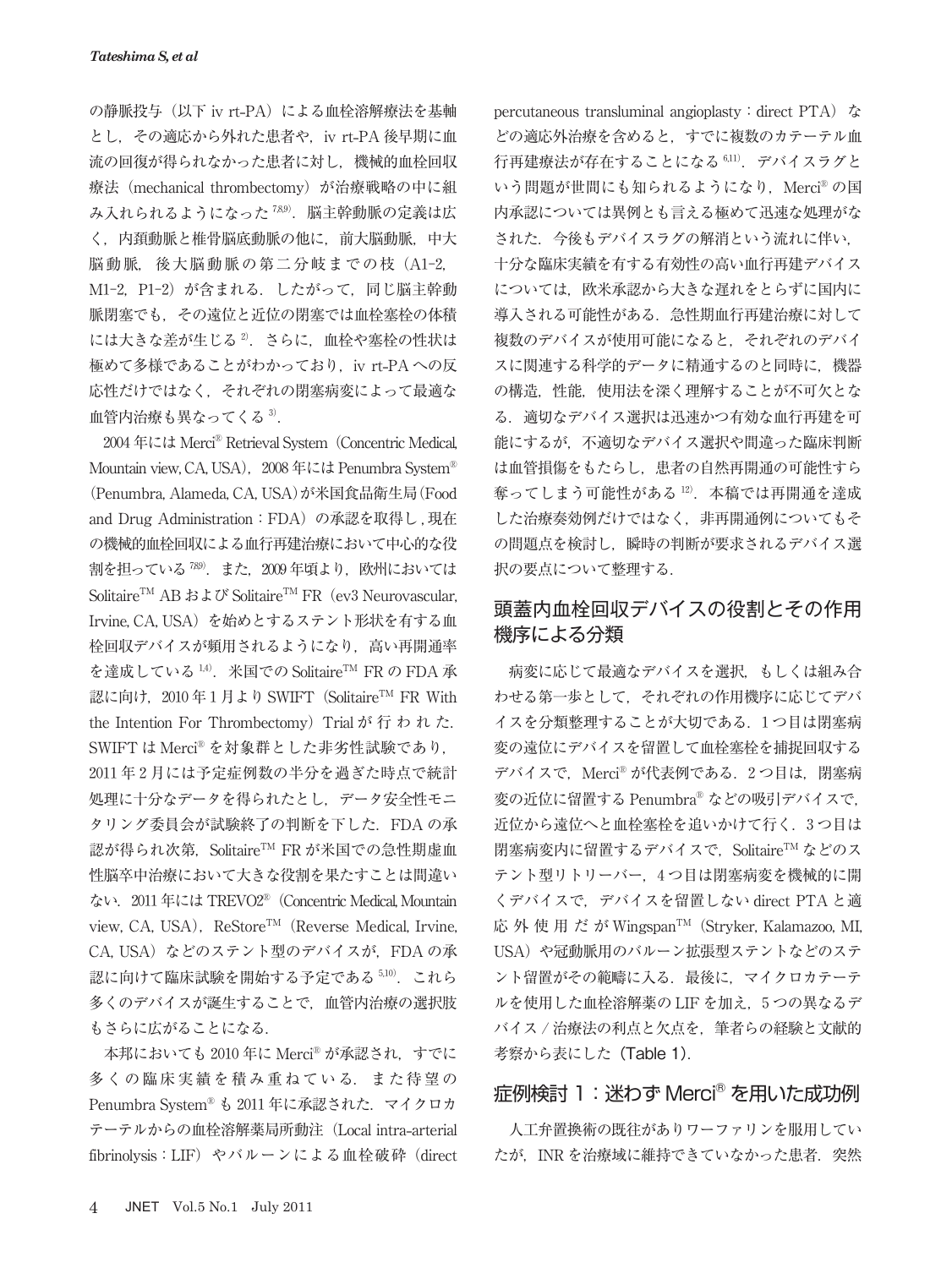|           | Merci                         | Penumbra                    | Stent-retrievers           | Direct PTA/Stenting          | IA lytic                   |
|-----------|-------------------------------|-----------------------------|----------------------------|------------------------------|----------------------------|
|           | $\cdot$ Works for soft & firm | · Works best for softer     | · Higher revascularization | · Higher revascularization   | · Higher revascularization |
| Pros      | clots                         | clots                       | rate                       | rate                         | rate                       |
|           | · Proven safety in failed     | Single lesion passage       | • Shorter procedure        | $\cdot$ Shorter procedure    | · Shorter procedure        |
|           | IV rt-PA                      | $\cdot$ No need to find the | time                       | time                         | time                       |
|           | • Visualization of distal     | distal end of occlusion.    |                            | • Works for atherosclerotic  |                            |
|           | anatomy                       |                             |                            | disease                      |                            |
| Cons      | · Multiple lesion passage     | $\cdot$ No visualization of | · Limited clinical data    | · Need anti-thrombotic.      | $\cdot$ 6hrs time window   |
|           | $(2-3$ retrievals for         | distal anatomy              | · Traumatic, mechanical    | anti-platelet                | $\cdot$ Higher hemorrhage  |
|           | revascularization)            | · Navigation capability     | spasm                      | management,                  | rate                       |
|           |                               | $(054, 041$ catheters)      |                            | mandate to stenting          | $\cdot$ Not ideal for      |
|           |                               | · Not ideal for firm        |                            | · Potential risk of vessel   | organized clots            |
|           |                               | clots except 054            |                            | damage                       |                            |
|           |                               | catheter                    |                            |                              |                            |
| Debatable | $\cdot$ Clot volume does not  | · Shorter procedure         | · Immediate flow           | · Experienced                | · Randomized clinical      |
|           | affect the procedure          | time (054 catheter)         | restoration                | procedure, following         | trial data (Urokinase)     |
|           | time.                         |                             | · Faster learning curve    | LIF                          |                            |
|           | Good navigation               |                             | · Visualization of distal  | $\cdot$ No clinical evidence |                            |
|           | capability.                   |                             | anatomy                    |                              |                            |

Table 1 Pros & Cons of Endovascular Revascularization Technology



- A: Initial left ICA angiogram shows a semi-occlusive lesion in the proximal M1 segment of the left MCA, presumably a cardiac origin embolus. The relatively straight anatomy distal to the occlusion was favorable for the safe placement of a clot retrieval device such as a Merci ® retriever.
- B: A V2.5 Soft Merci® retriever was deployed distal to the embolus.
- $C:$  After one pass, TIMI 3 / AOL 3 revascularization was achieved.

の右片麻痺にて発症し,発症 時間未満で iv rt**-**PA を 受けた.その後,再開通の徴候が無いことから,血管内 治療を行うことになった(Fig. 1A-C).血管撮影では左 中大脳動脈の M1 近位部から分岐部手前まで伸びる不完 全閉塞を認めた.頭蓋内動脈硬化などの所見もなく,既 往から心原性塞栓が強く疑われた.治療法を選択する上 で考慮した要点を列記する.

- )iv rt**-**PA 後に再開通の徴候がなく,既往からも器 質化血栓が塞栓子となっている可能性がある.
- 2) 比較的水平で屈曲の少ない M1 部の血管走行であ る.
- 3) 塞栓遠位部の血管径はそれほど大きくないが、分 岐前後の中大脳動脈後枝の走行は直線的で,安全 に遠位血管が確保できる.
- 4) M2 よりも遠位血管に塞栓が飛んでいない

この症例は頚部の内頚動脈の蛇行が強く、バルーン付 きガイドカテーテルを総頚動脈に留置せざるを得なかっ たが,それ以外は Merci ® を安全かつ有効に使用する解 剖学的条件が整っていた.塞栓遠位の血管走行が直線的 であることは Merci ® に有利であるが,破砕しながら塞 栓吸引を試みる方法では,容易に塞栓が遠位血管に押し 込まれてしまう危険性が増す. 実際の治療では Merci<sup>®</sup>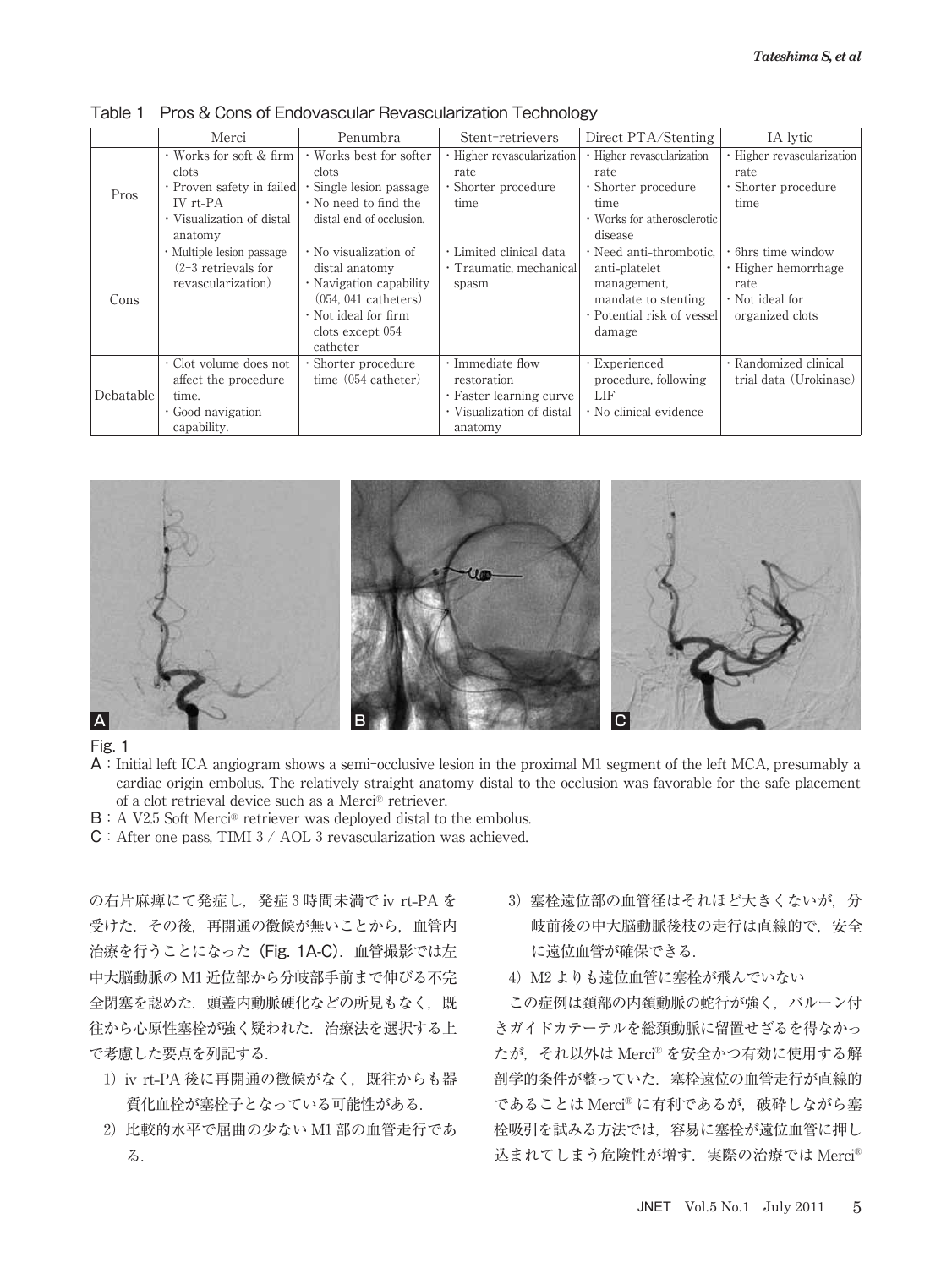V2.5 Soft を選択し、塞栓遠位部に留置した. 引き続きゆ っくりとデバイスを引き抜くことで、1回の試みで完全 再開通(TICI 3) を得た. 遠位から血栓を捕捉回収する という Merci ® の方法論が奏効した例である.

# 症例検討 2: 迷わず Penumbra® を用いた 成功例

起床時発症の中大脳動脈閉塞の症例.糖尿病、高脂血 症,高血圧の投薬治療を受けており,心房細動にてワー ファリンも服用している. 4年前に脳幹部の穿通枝梗塞 の既往がある.発症 時間以内に iv rt**-**PA を行われたが, National Institute of Health Stroke Scale (NIHSS)  $\dot{\gamma}$  16 から21に悪化し、血管内治療の適応ありと判断した. 血管撮影では右頚動脈洞遠位部に偏心性高度狭窄病変を 認め,その近位部には多量の血栓を認めた.また,右中 大脳動脈分岐後 M1部から M2 近位部に進展する塞栓を 認めた (Fig. 2A-G).

- )iv rt**-**PA 後に症状が悪化しており,頚動脈狭窄病 変近位部に多量の血栓を認めることから,頭蓋内 塞栓は比較的新しい血栓が飛散したものと考えら れる.
- 2) 頚動脈病変と頭蓋内病変の両方を急性期に治療す る必要がある.
- 3) 右中大脳動脈 M1 部は大きく下向き屈曲しており. 閉塞部からその遠位部の M2 にかけては上向きの 屈曲走行をしている.
- )頭蓋内動脈硬化変化が強い.

この症例では心原性塞栓,もしくは就寝中の脱水状態 などが要因となり、頚部の高度狭窄病変の近位部に血栓 が形成され,それが頭蓋内に飛散したことで中大脳動脈 領域の虚血症状を呈したと考えた.rt**-**PA 投与後に症状 が悪化したのは,頚部の血栓が溶解され,頭蓋内へ塞栓 として飛散したためだと考えられた.そのため,rt**-**PA に反応する新しい血栓塞栓の可能性が高く、Penumbra® を用いた吸引血栓回収が有効であると判断した. また, 本症例では M1部の蛇行が極めて強く、閉塞病変遠位部 の M2 から M1 そして内頚動脈にかけて、S 字状の走行 をしていた. このような血管走行で Merci® を留置回収 すると,血管自体を牽引してしまい塞栓に対して有効に 牽引力が伝わらないことが危惧された.頭蓋内血管の動 脈硬化と屈曲が Merci ® の使用を否定するものではない が,血栓の性状や頚動脈病変なども考慮し Penumbra®

の使用を決断した.

最初に頚動脈狭窄病変近位部の血栓の一部を Penumbra® 054 カテーテルを用いて吸引し、遠位塞栓防 止用デバイスを通過させる空間を確保した. 塞栓防止デ バイスは SpiderFX<sup>®</sup> 6 mm (ev3 Endovascular, Plymouth, MN, USA) を使用し, Sterling  $4 \times 20$  mm (Stryker, Kalamazoo, ML USA) バルーンカテーテルで前拡張。 Precise 9 × 30 mm (Cordis, Miami, FL, USA) を留置, Sterling  $6 \times 20$  mm バルーンカテーテルで後拡張した. 引き続き Penumbra® 054 と Penumbra® 032 カテーテル の組み合わせを頭蓋内閉塞病変へと進め、約7分の吸引 の後に再開通 (TICI 2B) を達成した. M1部の塞栓は 054 で. M2 部は 032 で吸引回収した. この方法を用い ることで,頭蓋内再開通デバイスがステントを留置した 頚動脈病変の中を何度も通過することがなく,Single lesion**-**passage という吸引デバイスの利点を活かすこと ができた.

### 症例検討 3:血栓が遠位血管に飛散した症例

変形性頸椎症,心房細動の既往を持つ患者.突然の右 片麻痺と失語にて発症した. 発症3時間以上経過して いる事から rt**-**PA は投与されず,血管内治療を行うこと になった.血管撮影では総頚,外頚,内頚動脈に広範な 動脈硬化を認め、頚部内頚動脈の径は比較的細かった. 前脈絡叢動脈の起始部より遠位の内頚動脈から,中大脳 動脈分岐部まで進展する Y 字状の寒栓を認めた. 完全 閉塞ではなく、塞栓の遠位血管は描出された (Fig. 3A-D).

- 1) 心房細動による心原性塞栓.
- 2) 頚部に動脈硬化変化があり、血管径が比較的小さ い.
- )内頚動脈分岐部から中大脳動脈の分岐部まで距離 が短い.
- 4) 塞栓は Y 字状であり、分岐部にはまり込んでいる.

この症例では血管撮影所見から Merci®, Penumbra® のどちらでも治療できると判断した. 結果的には Penumbra® を選択することになったが,その理由は つある. まず、不完全閉塞例であることから, Penumbra® の欠点である閉塞病変遠位の情報がわから ないまま治療を開始するという欠点が補える.もう一つ は広範な頚動脈の動脈硬化により, Merci® の手技に不 可欠な 8Fr バルーンガイドカテーテルを用いた複数回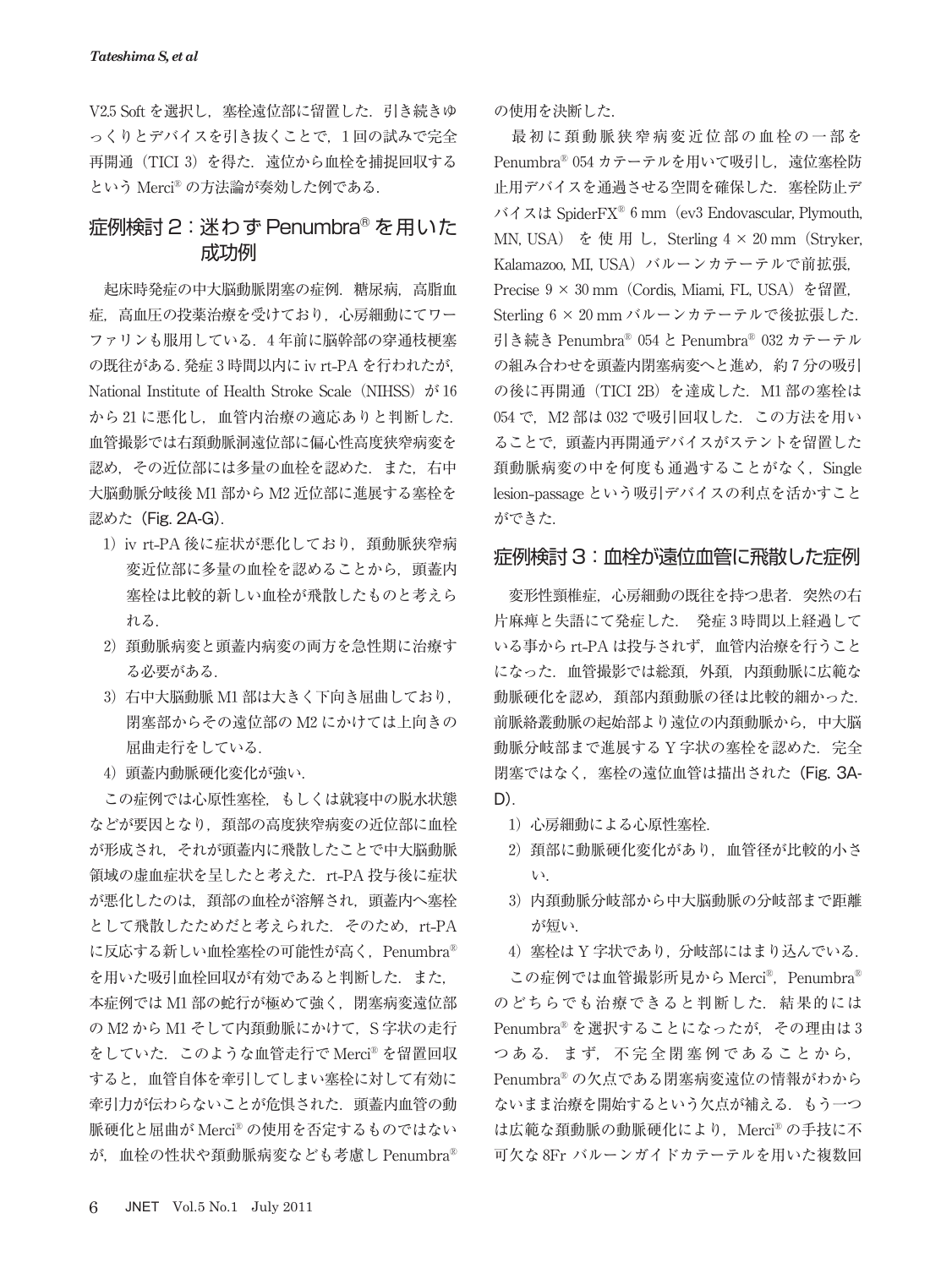



- A:Pre**-**treatment right common carotid artery angiogram shows a severe eccentric stenosis in the right carotid bulb. Also, there was a large clot in the carotid bulb just proximal to the stenosis.
- $B: A$  Spider embolic protection device was advanced over a 14 micro guidewire, and placed distal to the stenosis.
- C:A large portion of the large clot burden in the carotid bulb was aspirated via a Penumbra<sup>®</sup>  $054$  reperfusion catheter in order to prevent a migration of the clot during the subsequent angioplasty and stenting.
- D: Once the clot burden was removed, carotid angioplasty and stenting were performed with the use of Sterling angioplasty balloon  $4 \times 20$  and Precise stent  $9 \times 30$ .
- $E:$  Once the lesion in the carotid bulb was treated, a Penumbra® 054 reperfusion catheter was advanced into the right M1 segment over a Penumbra 032 reperfusion catheter. A selective angiogram from the Penumbra  $032$ catheter shows complete occlusion of the anterior division of the right middle cerebral artery presumably due to an artery**-**to**-**artery embolus from the carotid bulb lesion.
- $F:$  The embolus was aspirated via the Penumbra® 054 and 032 reperfusion catheters.
- G: The final angiogram shows successful revascularization (TICI 2B).

の血流遮断を避けたいと考えたこと. 最後に、塞栓が Y 字状の形をしており,途中で遠位血管に流れていってし まう可能性が低いと判断したことが挙げられる.

実際の治療はバルーンガイドを総頚動脈に留置し,そ こから Penumbra® 041 カテーテルを閉塞病変近位部ま

で進めた.血栓吸引を開始すると,塞栓に埋没して隠れ ていた左前大脳動脈に Penumbra® カテーテルが迷入し, その動作が塞栓を遠位に押し進めてしまうことになっ た.この時点で Merci ® による塞栓遠位端からの捕捉回 収も考えたが、そのまま Penumbra® 041 カテーテルに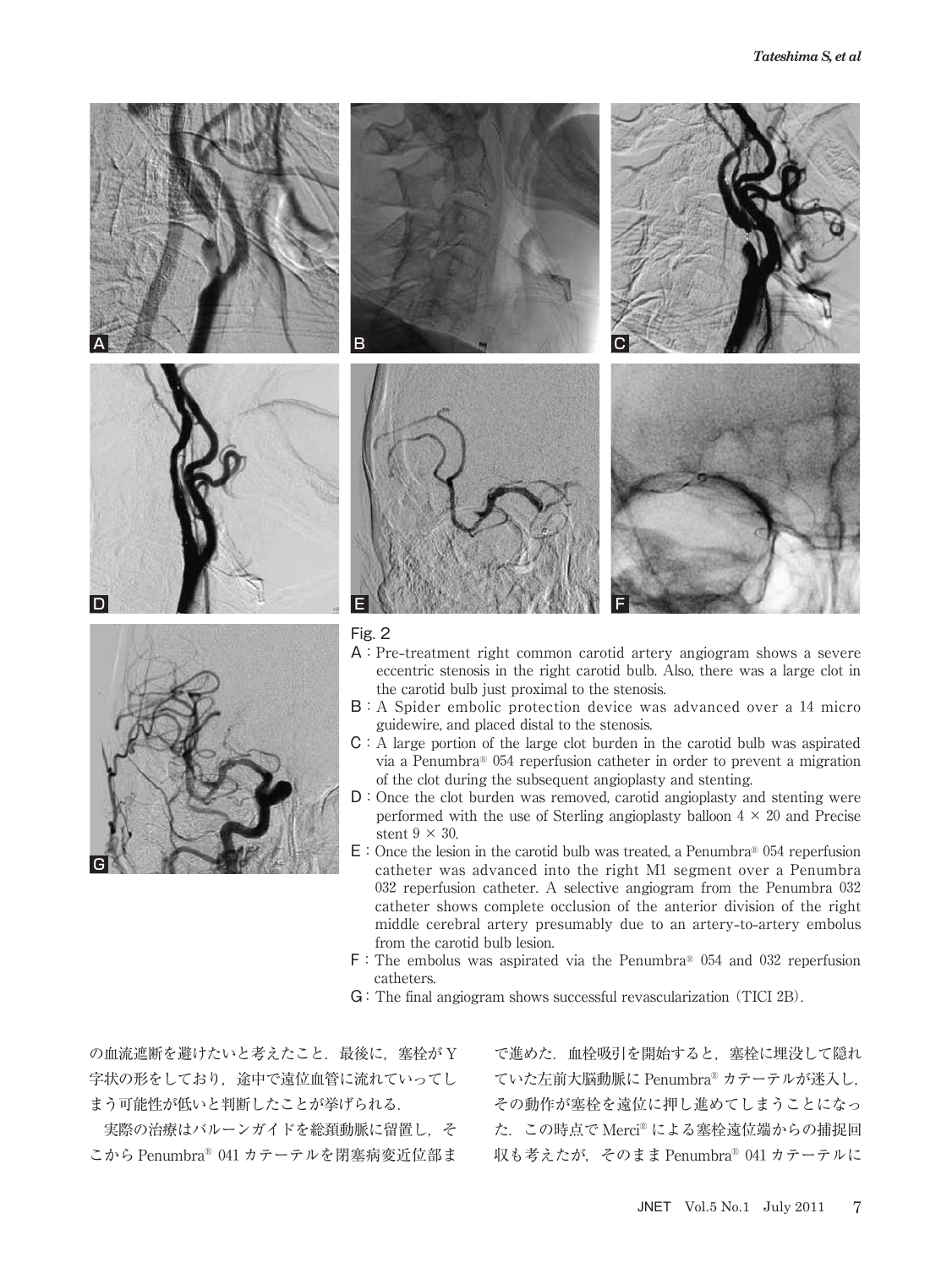





- A:Initial common carotid artery cerebral angiogram, anterior**-**posterior view, shows a semi**-**occlusive lesion in the left middle cerebral artery bifurcation extending down to the internal carotid artery.
- $B: A$  Penumbra<sup>®</sup> 041 reperfusion catheter was blindly advanced into the hidden anterior cerebral artery. This unintentional maneuver caused the clot burden to migrate deeper into the post bifurcation branches.
- C:The final angiogram, anterior**-**posterior view, demonstrates successful revascularization of primary lesion centered in the proximal M1 segment.
- D: The final angiogram, lateral view, demonstrates multiple distal emboli in the anterior and middle cerebral arteries (arrowheads).

よる治療を続けた.最終的に塞栓の一部は回収できたが, 残りは遠位血管に飛散することになった.血管撮影上は TICI 2B の再開通を得たが、臨床転帰は不良で、重度の 失語を残すことになった.

Penumbra® による血栓塞栓吸引治療は閉塞血管径に 近いデバイスを選択することが重要である.本症例治療 時は Penumbra® カテーテルの導入前であったこと から、当時最大径であった Penubra® 041 を使用した. しかし、041では明らかに閉塞血管径よりも小さく、不 安定になった塞栓全体に吸引力が伝わることがなかっ た.本症例では塞栓が不安定になり遠位に流れ始めた時 点で Merci ® に変更すべきであったと考えている.

## 症例検討 4: ステント型リトリーバーを用 いた症例

起床時発症の左中大脳動脈閉塞の症例. 症状は右片麻 痺と失語で,心房細動の既往がある. 週間前に腹腔鏡 手術を受けており、ワーファリン服用を中止していた. 発症時間が不明,手術の既往から,rt-PA 静脈投与は行 われなかった.しかし,画像診断では梗塞範囲は極めて

小さく,血管内治療の適応があると判断した.血管撮影 では、側頭葉への小枝を除く左中大脳動脈 M2の2枝が 閉塞していた. 塞栓は特に後枝に食い込んでおり. 前枝 はその起始部で閉塞していると考えられた. 塞栓の遠位 端は M3 近くにまで達していた (Fig. 4A-C).

- 1) 心原性塞栓が考えられる.
- 2) M2 の閉塞病変であり、塞栓が細長く, 閉塞遠位 端が確保し難い.
- 3) 1 週間前の腹腔鏡手術の既往から、塞栓飛散した 場合に血栓溶解薬の動注併用の選択肢が使えない.

この症例は閉塞遠位の血管径が小さく、塞栓が M3 近 くまで及んでいたため、Merci® を塞栓遠位に留置する ことが困難と考えた.そのような場合には Penumbra® による閉塞近位からの吸引治療が有効であるが,この症 例では中大脳動脈分岐後枝の塞栓を破砕吸引すること で,前枝に対して塞栓を飛散させてしまう危険性があっ た.血栓溶解薬動注の選択肢を使えないことから,前枝 への塞栓飛散は運動性失語を残す可能性がある.そこで, 塞栓遠位を確保しなくとも,塞栓内に留置することで捕 捉回収ができるステント型リトリーバー, ReCruit™2.5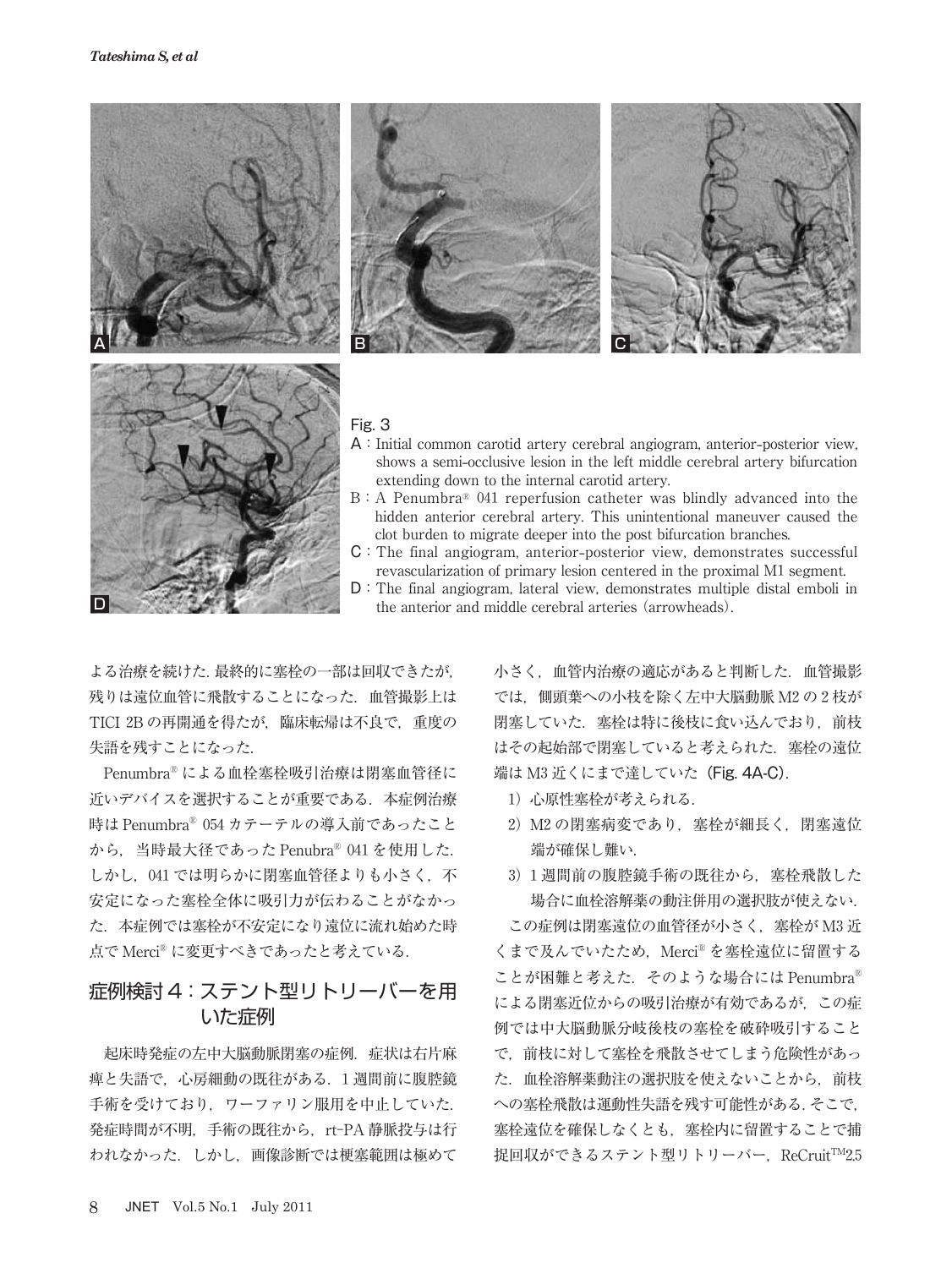

- A:Initial left common carotid artery cerebral angiogram shows a complete occlusion of the left middle cerebral artery just distal to a small temporal branch.
- B: A ReCruit<sup>TM</sup>, stent-shaped foreign-body retrieval catheter, was advanced into the occlusion, then the stent segment (between two arrowheads) was opened. While the stent segment was opened to engage the clot burden, the  $ReCruit^m$  was pulled back out of the patient body. There were small fragmented clots on the device.
- **C**: Immediate post-clot retrieval angiogram shows successful revascularization (TICI 2B).

× 10 mm (Reverse Medical, Irvine, CA, USA) を選択し た. 実際の治療は 8Fr バルーン付きガイドカテーテル を頚部内頚動脈に留置し,ReCruit™ のステント部を中 大脳動脈の塞栓内に進めた.ステントを拡張して塞栓を 捕捉し,そのままゆっくりとデバイスをバルーン付きガイ ドカテーテルに引き入れた. 1回の試みで再開通 (TICI 2B) を達成し,再開通直後より右片麻痺と失語が回復した.

### 症例検討 5: ステント型リトリーバーは万 能か? 真菌塞栓の症例

症例は敗血症にて入院加療中だった15歳の少年で, 突然の右片麻痺にて発症した. 拡散強調画像では被殻に 高信号. MR 血管撮影では中大脳動脈 M1 部の完全閉塞 を認め、血管内治療の適応があると判断した. 敗血症性 塞栓症を強く疑った訳ではないが,中大脳動脈分岐前後 の走行が直線的で,閉塞遠位血管の確保も容易であった ことから, Merci® による再開通治療を行った (Fig. 5A-D).この当時使用可能だった Merci ® X を用い, 回の 試みにて完全再開通 (TICI 3) を達成した. 回収された 塞栓は病理検査に送られ,真菌塞栓(Candida Albicans Pseudohyphae)の確定診断を得た.

欧州を中心にステント型リトリーバーが頻用されてお り, Merci® や Penumbra® 等のデバイスに比較して, 極 めて高い再開通率 (TICI 2B と 3) を達成している. 今 後は米国や本邦でもステント型リトリーバーが導入さ れ,多くの症例で使用されることが予想される.しかし, ステント型リトリーバーは血栓塞栓を破砕してステント 内に捕捉するデバイスであることを考えると,一塊にし た完全回収が理想的な本症例に有効な方法かどうかわか らない.通常の血栓性の塞栓飛散は末梢領域の虚血梗塞 を起こすが,真菌塞栓の飛散がもたらす結果はさらに甚 大である.その当時,ステント型リトリーバーは存在し なかったが,今同じような症例を治療することになった としても,ステント型リトリーバーは使用せず,解剖学 的条件が許せば Merci® による一塊捕獲回収を試み, そ れが無理ならば Penumbra® 054 による一塊吸引を試み るのであろう.

### 症例検討 6: 急性期頭蓋内血管形成を行っ た症例

朝7時起床時より進行性の失語と右片麻痺にて発症し た40代の男性. 糖尿病, 高脂血症, 動脈硬化症の既往 があり抗血小板剤を含め投薬加療中.脳梗塞発症時間が 不明で rt**-**PA の静注は行われなかったが,MRI にて広 範なペナンブラを認めたため,血管内治療の適応がある と判断した. 血管撮影では左中大脳動脈 M1部に約10 ミリ程度の血栓形成を伴う偏心性狭窄病変を認めた. 左 前大脳動脈 A1部の描出は不良であり、その走行が不整 であることから,低形成よりも頭蓋内動脈硬化による狭 **窄を疑った (Fig. 6A-C).**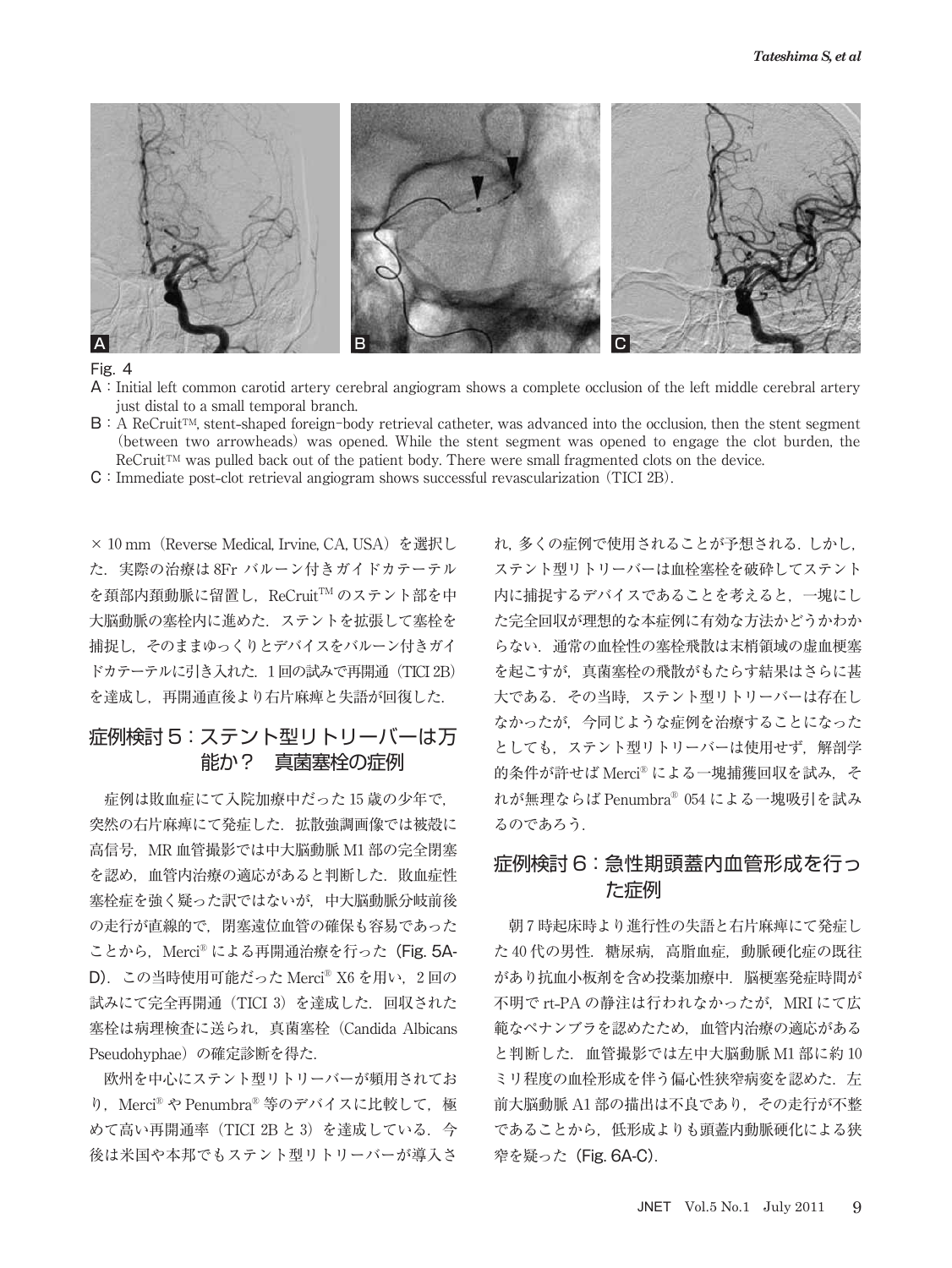



- $A: A$  selective angiogram from a Concentric DAC 4.3 catheter in the high cervical internal carotid artery shows a flow limiting stenosis and thrombus formation in the M1 segment of the left middle cerebral artery.
- B: An X-Celerator exchange wire 300cm was advanced across the lesion. This manipulation opened a small channel in the thrombus within the lesion.
- C: After two angioplasties with Gateway balloons  $2.0 \times 9$  mm and  $2.5 \times 9$  mm, the arterial tree of the left middle cerebral artery was clearly opacified.
	- )頭蓋内動脈硬化による中大脳動脈狭窄症.
	- )狭窄病変に血栓形成を伴う.
	- 3) 広範なペナンブラを認める.

急性期の頭蓋内血管形成やステント留置術に関して

は、その科学的根拠となる臨床データが少ない. 本症例

では深部の分水界梗塞(deep watershed infarct)を起こ しており、進行性の神経症状悪化を認めたことから、急 性期頭蓋内血管形成の適応があると判断した. X-Celerator<sup>TM</sup>14 300 cm (ev3 Neurovascular, Irvine, CA, USA) を狭窄病変遠位に進め, Gateway 2.0 × 9 mm と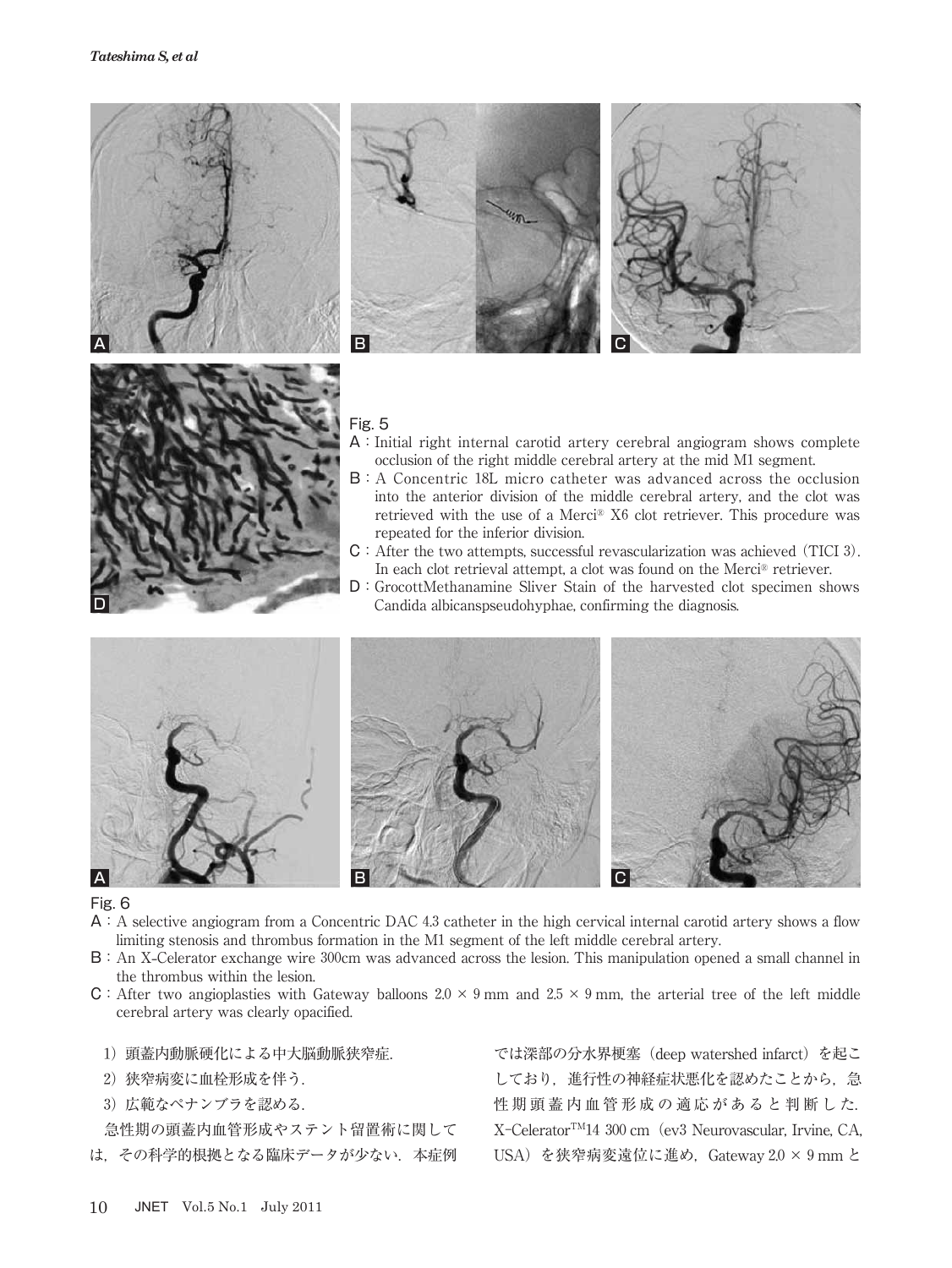



- A:Initial left vertebral artery angiogram, AP view, shows nearly occlusion of intracranial right vertebral artery, left vertebral artery occluded at cervical portion  $\left(\right)$
- B:Cross the lesion with microcatheter and regular guidewire, and replace supportive long guidewire Choice  $PT$  0.014-300).
- $C:$  Angioplasty with gateway 2.0  $\times$  $9$  mm.
- $D:$  Stent (Driver  $2.5 \times 15$  mm) deployment.
- E:The final angiogram demonstrates successful revascularization.

2.5 × 9 mm (Stryker, Kalamazoo, MI, USA) 血管形成バ ルーンにて血栓破砕および狭窄病変の血管形成を行っ た.狭窄病変の拡張も良く,血管撮影上明らかな解離所 見も認めなかった.また,すでに基底核部に梗塞を認め ていたことから,急性期のステント留置は行わなかった. 治療直後に麻痺の改善を認めたが,失語の完全回復には 日のリハビリテーションを要した.

狭窄病変内に形成された血栓をどう扱うかについて, 一定の見解は得られていない.各術者の臨床経験に基づ いた臨機応変な判断が要求されるが,本症例のように狭 窄病変が高度な場合には機械的血栓回収を安全に行うこ とが不可能であり,血栓溶解薬の局所動注やバルーンに よる血栓破砕以外に頼らざるを得ない場合もあると考える.

# 症例検討 7: 急性期頭蓋内ステント留置術 を行った症例

以前より左椎骨動脈が頚部で閉塞しており,頭蓋内右

椎骨動脈に高度狭窄があることが判っていた69歳。男 性. 朝起床時よりろれつが回らなくなり、まっすぐ歩き づらいと訴え、時間外外来を受診. 症状は来院時少し改 善していたが、CT 撮影中に再び悪化した. 高血圧, 脂 質異常の既往がありすでに抗血小板薬を含め投薬加療 中. MRI/DWI では新鮮な脳梗塞はなかったが. MRA で右椎骨動脈の閉塞が疑われた.発症時間が不明で rt**-**PA の静注は行わず,血管撮影を行ったところ,左椎 骨動脈は頚部で閉塞,右椎骨動脈は後下小脳動脈の近位 でほぼ閉塞しており、わずかな血行が脳底動脈および対 側椎骨動脈に逆行していた.後交通動脈から上部脳底動 脈への血行があり,もともと狭窄があったことが判って いることから,抗血栓療法施行中に生じた高度頭蓋内狭 窄病変の急性閉塞と診断した(Fig. 7A).

- )頭蓋内動脈硬化による椎骨動脈狭窄症.
- 2) 狭窄病変の急性閉塞.
- )比較的良好な側副血行.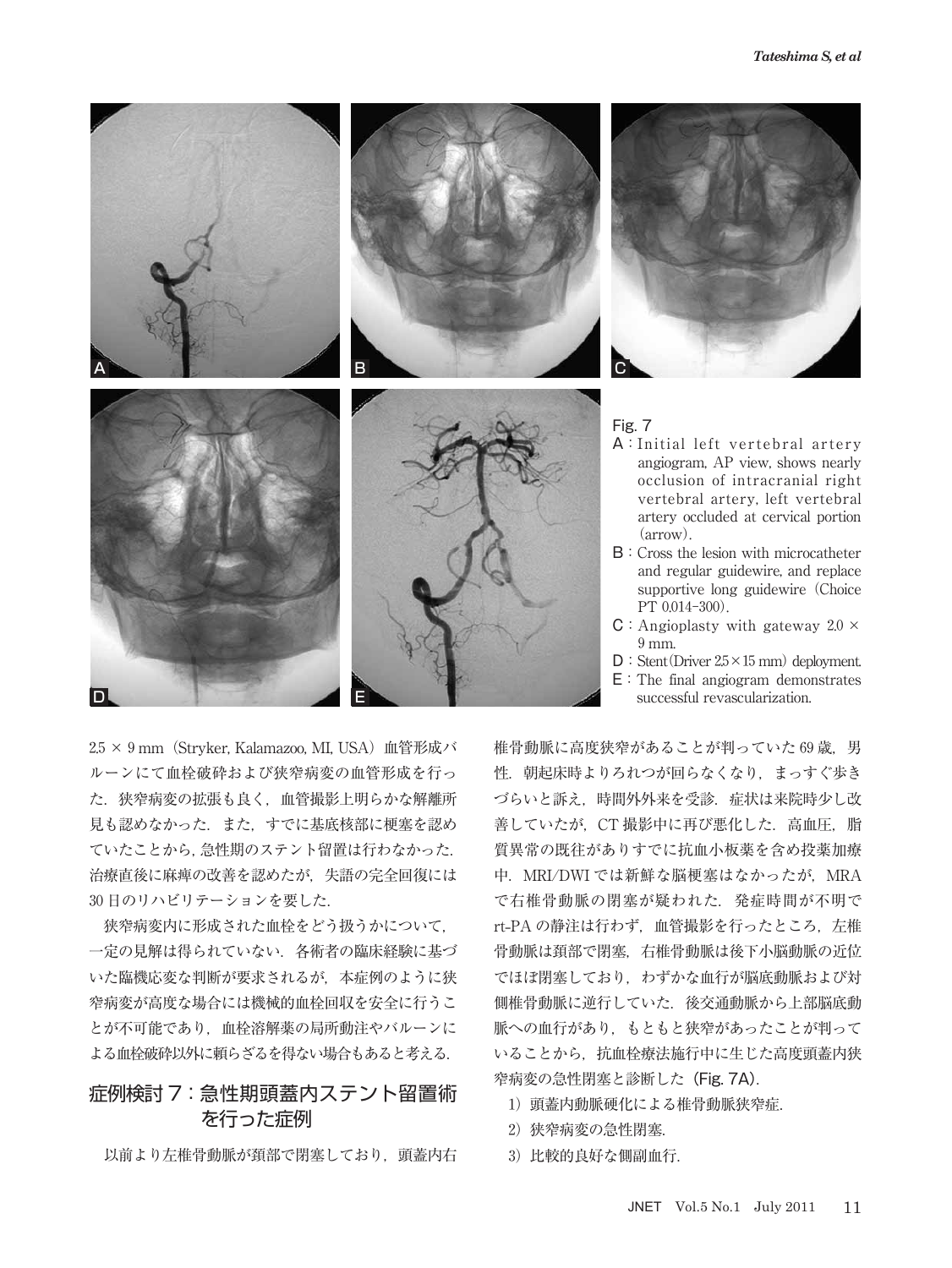

- A:Initial left internal carotid artery angiogram, lateral view, shows distal emboli in two branches of the left middle cerebral artery (arrow heads).
- B:A super**-**selective angiogram from the micro catheter placed just proximal to the occlusion. A total of mg of rt**-**PA was injected into the lesions.
- C:The final angiogram demonstrates successful revascularization.

急性期の頭蓋内血管形成やステント留置術は,科学的 根拠に基づく有効性は証明されていないが,本症例では 抗血栓療法施行中に閉塞を来たし,動揺する神経症状を 認めたことから,急性期血行再建の適応があると判断し た. Excelcior SL10 (Stryker, Kalamazoo, MI, USA)と Silver Speed10 (ev3 Neurovascular, Irvine, CA, USA) を 狭窄病変遠位に進め,支持性のある long wire である Choice PT 0.014-300 (Boston Scientific, Natic, MA, USA) に交換した (Fig. 7B). 続いて, Gateway 2.0 × 9 mm (Stryker, Kalamazoo, MI, USA)で血管形成術を行った が(Fig. 7C),拡張は不十分で,冠動脈用バルーン拡張 型ステントである Driver 2.5 × 15 mm (Medtronic AVF, Santa Rosa, CA, USA)にてステント留置術を行った(Fig. 7D).狭窄病変の拡張は良好で,血管撮影上明らかな解 離所見もなく、遠位血管への塞栓も認めなかった(Fig. 7E).術後も抗血小板療法を継続し, 日間アルガトロ バンの静注を行った.その後神経症状の再発はなく順調 に経過した.

動脈硬化性病変を基礎とする急性閉塞に対しては,血 管形成術や時にはステント留置術が必要になることがあ ると考える.

# 症例検討 8: 迷わず血栓溶解薬の動注(LIF) を行った成功例

前床突起近傍の複雑な形状をした左内頚動脈の巨大動

脈瘤に対して、1年前にステントを用いた塞栓術を行っ た既往がある患者. 低侵襲画像診断では詳細な経過観察 が困難なことから,通常のカテーテルによる血管撮影を 施行した.検査終了後,回復室に移送しようとした時に 失語を認めたため、すぐに再血管撮影を行った. 左中大 脳動脈 M2 から M3 部に複数の閉塞を認め、医原性の脳 塞栓症と診断した(Fig. 8A-C).

- )検査中に生じた新しい血栓が飛散した塞栓症と考 えられた.
- 2) 左内頚動脈にはステントが留置してあり、血栓塞 栓回収デバイスによるステント損傷を避けたい.
- )主幹動脈に中でも遠位の血管が閉塞している.

この症例ではマイクロカテーテルを用いた LIF を選 択した. 新しい血栓が塞栓子となっており、遠位血管の 閉塞であることから,血栓溶解薬への反応が良いと判断 した. そして、頭蓋内ステントの損傷を避けるため、最 も機械的侵襲が少ないこの方法が最適であると考えた.

閉塞病変の直近にマイクロカテーテルを留置し,合計 mg の rt**-**PA を動注することで再開通を得た.治療直 後より神経症状は回復し、90日後には完全回復した. 欧州や米国の臨床現場ではさまざまなデバイスや治療法 が使用可能であるが,血栓溶解薬の動注療法は FDA の 承認を受けていない. 承認外治療を積極的に推奨してい る訳ではないが,本症例は LIF を行う好条件が揃って おり,承認治療(rt**-**PA 静脈注射や機械的血栓回収)を 優先することなく、最適な治療法を選択した. なお,本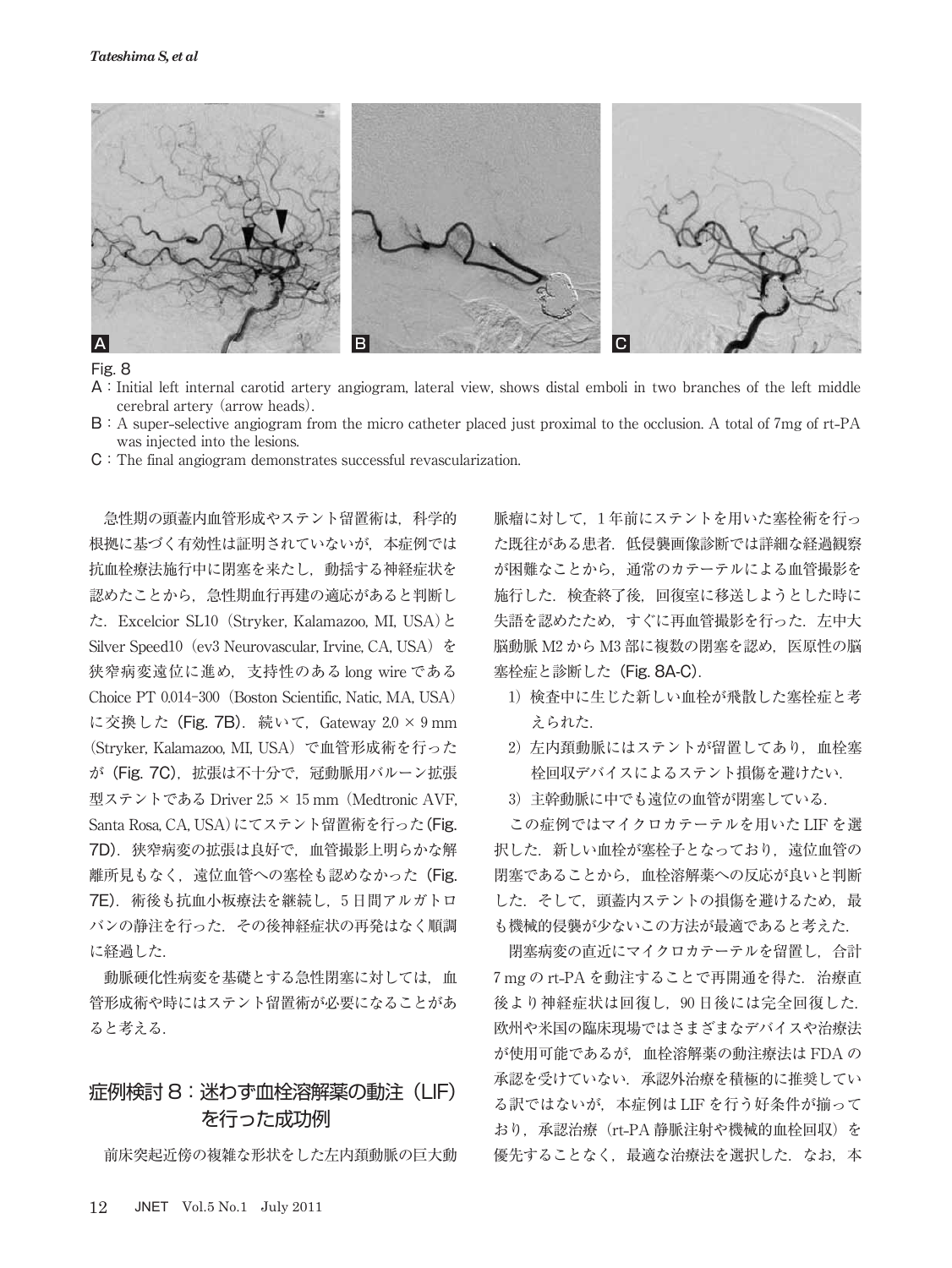邦では、rt-PA や Urokinase の動注は承認されていない が,LIF の手技は健康保険に収載されており,また脳卒 中治療ガイドライン 2009 では「発症6時間以内に治療 を開始可能で,CT にて梗塞巣がないまたは軽微な所見 に留まっている中大脳動脈閉塞に対する LIF はグレー ド B (行うよう勧められる)」,および脳血管内治療診療 指針 2009 では「発症時刻が明確な虚血性脳卒中で、発 症後 6時間以内に治療が可能な中大脳動脈閉塞患者に対 しては、実施可能な環境においては UK を用いた局所線 溶療法が推奨される(グレード B)」とされている.

### おわりに

速やかな再開通を達成し得なかった脳主幹動脈閉塞の 予後は不良であり、これまでの多くの報告により、適切 な適応判断に基づいて選択した症例では,予後を改善す るためには再開通を成功させるかどうかが最大の要素に なることがわかっている.本稿で示したように急性脳動 脈閉塞の病型は多様であり,単一の治療法ですべての病 変・病態に適切な対処はできない.急性期血行再建治療 では最新のデバイスが最高のデバイスという論理が必ず しも正しいわけではなく,それぞれのデバイスの作用機 序がその病変に適切かどうかが最も大切な判断基準とな る.本稿が,新しい時代を迎えた本邦の急性期虚血性脳 卒中の治療に資することを期待する.

#### 文 献

- Castano C, Dorado L, Guerrero C, et al: Mechanical thrombectomy with the Solitaire AB device in large artery occlusions of the anterior circulation: a pilot study. Stroke 41:1836-1840, 2010.
- ) Fredieu A, Duckwiler G, Starkman S, et al: Clot burden in acute ischemic stroke: relation to occlusion site and

the success of revascularization therapy (abstract). Stroke 36:449, 2005.

- Liebeskind DS, Sanossian N, Youg WH, et al: CT and MRI early vessel signs reflect clot composition in acute stroke. Stroke 42:1237-1243, 2011.
- Machi P, Costalat V, Riquelme C, et al: Solitaire FR stent used as a revascularization device in acute ischemic stroke. Acute results: Montpellier preliminary experience (abstract). J NeuroIntervent Surg 2:A2-A3, 2010.
- Nogueira R, Levy E, Gounis M, et al: The Trevo device: preclinical data of a novel stroke thrombectomy device in two different animal models of arterial thrombo occlusive disease (abstract). J NeuroIntervent Surg  $2:$ A $11-15.2010.$
- Ogawa A, Mori E, Minematsu K, et al: Randomized trial of intraarterial infusion of urokinase within 6 hours of middle cerebral artery stroke: the middle cerebral artery embolism local fibrinolytic intervention trial (MELT) Japan. Stroke 38:2633-2639, 2007.
- Penumbra Pivotal Stroke Trial Investigators: The Penumbra pivotal stroke trial: safety and effectiveness of a new generation of mechanical devices for clot removal in intracranial large vessel occlusive disease. Stroke 40:2761-2768, 2009.
- 8) Smith WS, Sung G, Starkman S, et al: Safety and efficacy of mechanical embolectomy in acute ischemic stroke: results of the MERCI trial. Stroke  $36:1432-1438$ , 2005.
- Smith WS, Sung G, Saver J, et al: Mechanical thrombectomy for acute ischemic strole: final results of the Multi MERCI trial. Stroke 39:1205-1212, 2008.
- Tateshima S, Zauner A, Barr J, et al: A novel microcatheter based device for endovascular mechanical thrombectomy/flow restoration (abstract). J NeuroIntervent Surg 2:A3, 2010.
- Tokunaga K, Sugiu K, Yoshino K, et al: Percutaneous balloon angioplasty for acute occlusion of intracranial arteries. Neurosurgery 67:189-197, 2010.
- 12) Yin NS, Benavides S, Starkman S, et al: Autopsy findings after intracranial thrombectomy for acute ischemic stroke: a clinicopathologic study of 5 patients. Stroke 41:938-947, 2010.